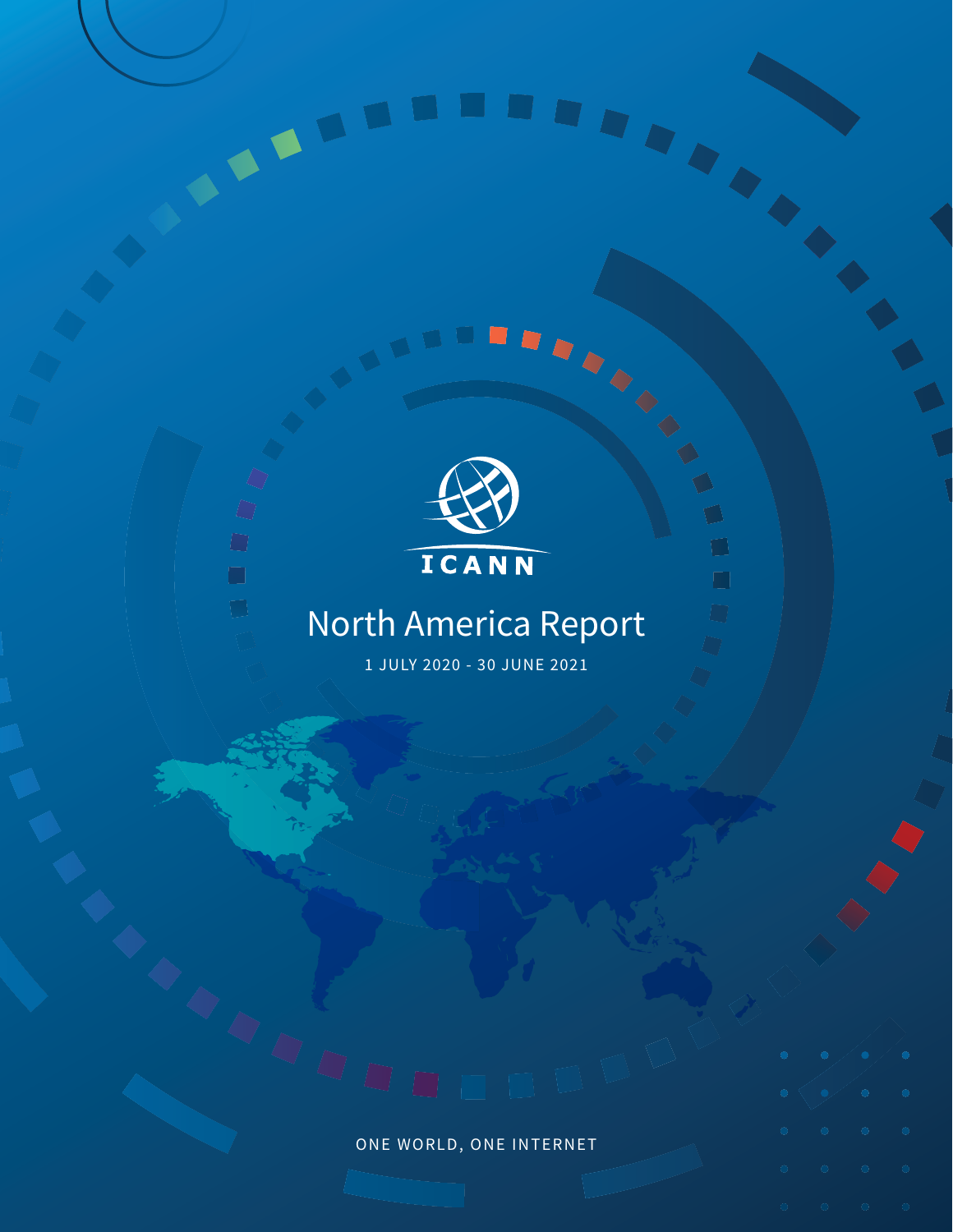# Year at a Glance — Timeline



2 | ICANN REGIONAL REPORT - NORTH AMERICA

. . .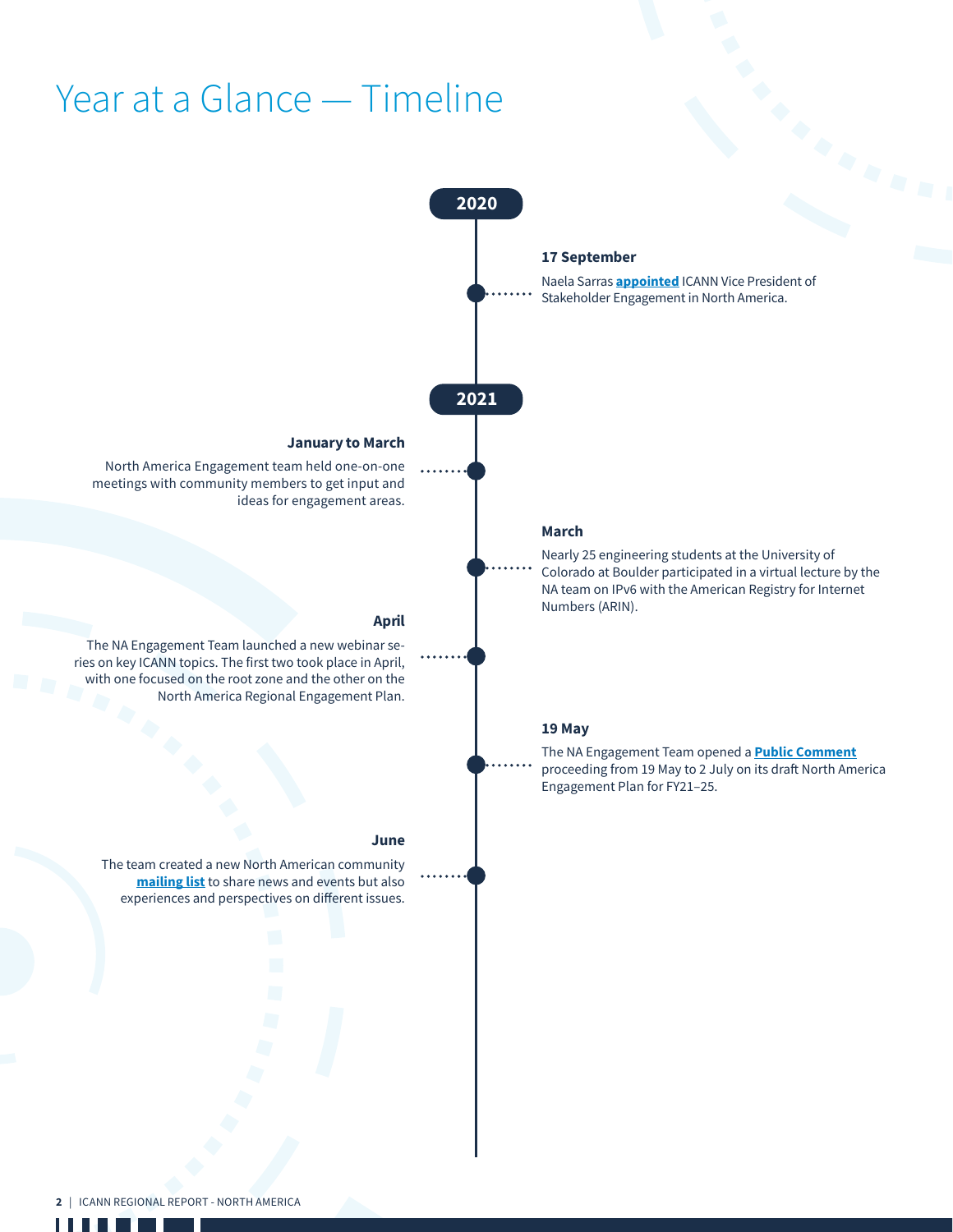# Regional Highlights

# **New Regional Engagement Plan Aims to Strengthen Engagement**





### **New Webinar Series Launched**

The NA team worked with the community to develop a regional engagement plan to strengthen engagement and participation. The engagement goals are aligned with the goals and objectives defined in the ICANN FY21–25 Strategic Plan. The plan will be revisited yearly to ensure that it continues to be aligned with ICANN's overall strategic goals. Members of the public were invited to comment on the plan from May to 2 July and their feedback is being incorporated into the plan. The document is available **[here](https://www.icann.org/en/system/files/files/na-engagement-plan-fy2021-2025-24aug21-en.pdf)**.



A new webinar series created by the North America regional team aims to strengthen engagement by bringing timely topics to the community for discussion. Nearly 100 community members participated in the first webinar of the series "The Root Zone from A to Z" which featured ICANN's foremost experts on the topic. In addition, a webinar on creating the North America Regional Engagement Plan in alignment with the FY21–25 Strategic Plan was also held during this period.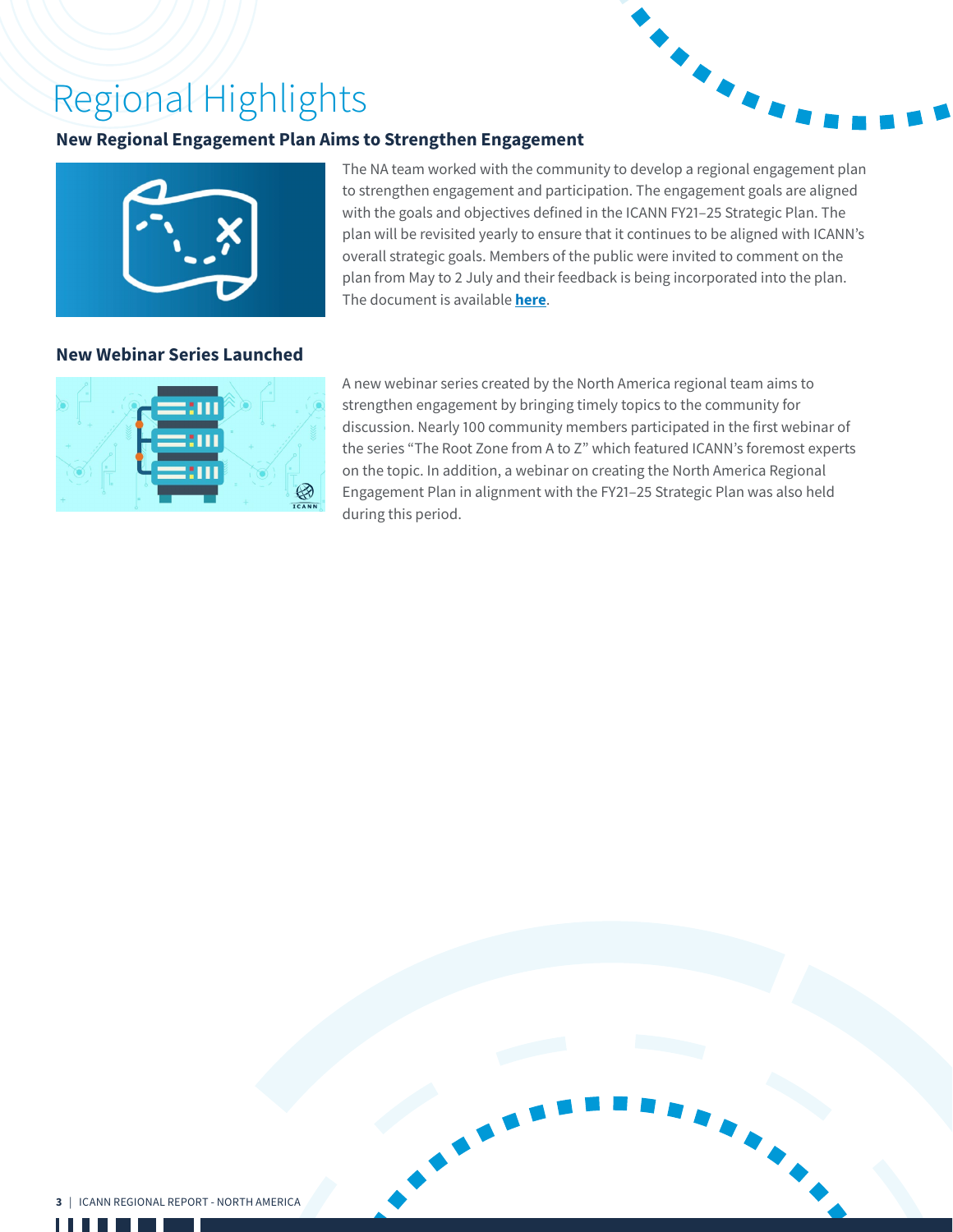# Capacity-Development Activities in North America

# TRAINING FOR TECHNICAL COMMUNITY

*Due to the challenges posed by the COVID-19 pandemic, ICANN org was unable to organize any specific training for the technical community members during this fiscal year.*

# TRAINING FOR LAW ENFORCEMENT AGENCIES

*ICANN org provides training for law enforcement agencies so that they can better handle abuse and misuse related to Internet identifiers.*

## TRAINING FOR NONTECHNICAL COMMUNITY

*The org also regularly helps to engage with the community on timely topics.*

# Total number of workshops in FY21: 0

Total number of workshops in FY21: 5

Total number of workshops in FY21: 5

# North America Community Leaders

For the list of Supporting Organization and Advisory Committees leaders, please refer to ICANN's **[FY21 Annual Report](https://www.icann.org/en/system/files/files/annual-report-2021-en.pdf)**, page 109.

# COMMUNITY GROUPS OR POLICY DEVELOPMENT PROCESSES

**Tim April** – SSAC Work Party on Routing Security **Donna Austin** – GNSO EPDP Working Group on Internationalized Domain Names, Co-Chair **Jeff Bedser** – SSAC Work Party on Domain Name Abuse **Roger Carney** – GNSO Policy Development Process Working Group on a Review of the Transfer Policy, Chair **Philip Corwin** – GNSO Policy Development Process Working Group on All Rights Protection Mechanisms in All Generic Top-Level Domains **Stephen Deerhake** – ccNSO Policy Development Process Working Group on the Retirement of Country Code Top-Level Domains and a Review Mechanism **Keith Drazek** – GNSO Expedited Policy Development Process Working Group on the Temporary Specification for Generic Top-Level Domain Registration Data Phase 2A, Co-Chair **James Galvin** – SSAC Work Party on the Name Collisions Analysis Project **Laureen Kapin** – GAC Public Safety Working Group, Co-Chair **Kathy Kleiman** – GNSO Policy Development Process Working Group on All Rights Protection Mechanisms in All Generic Top-Level Domains **Russ Mundy** – SSAC Work Party on Routing Security **Jeffrey Neuman** – GNSO PDP Working Group on New Generic Top-Level Domain Subsequent Procedures, Co-Chair **Rod Rasmussen** – SSAC Work Party on Root Service Early Warning System **Ken Renard** – RSSAC Caucus Work Party on the Effects of a Rogue Root Server Operator, Leader **Matthew Thomas** – SSAC Work Party on the Name Collisions Analysis Project **Jonathan Zuck** – At-Large Consolidated Policy Working Group, Co-Chair